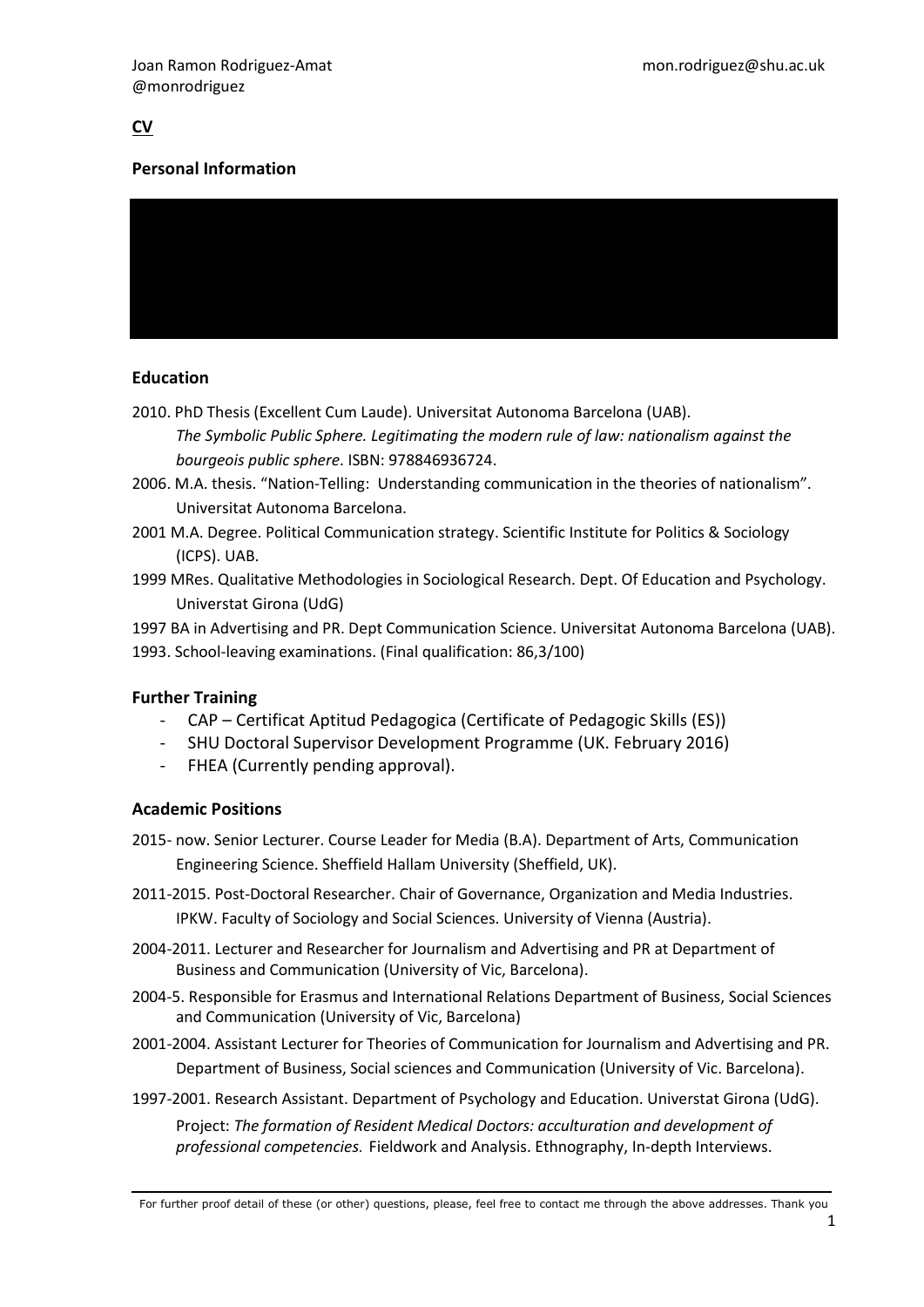#### Research interests:

#### Governance of Communicative Spaces and social change:

#### a. Media infrastructures, policies, and (geo)data

Geodata, Mobility, Access, Policies and Cities, and the Technological transformations.

b. Communities and Social Communicative spaces

Hacking, Piracy, and Fandom communities as political realms for Challenge, and Corporation. c. Media change, Power and (Spatial) Justice

Political legitimacy, Mediatization and Data Governance shaping Public Participation.

# Research and Assessment boards

Since 2018 - Member of the Assessment board for the Spanish Research Agency of the Spanish Ministry (expert for the assessment of competitive processes in research project calls).

Since 2019 - Member of the Centro de Investigaciones Mediatizaciones University of Rosario. Argentina

Since 2019 – Member of the research cluster EXPERIENCESCAPES Led by Dr. Philip Crowther (SBS – SHU, UK)

#### Publishing board

2017 – Present Member of the International Scientific Committee. Spanish publisher GEDISA (ES).

2018 – Present - Member of the board of Journal DeSignis. The publication for the Latin American Federation of Semiotics.

2018 – Present - Member of the board of Revista Internacional de RRPP. (International Journal of PR).

#### Professional Associations affiliations - 2019:

ECREA – European Communication Research and Education Association (2012 – current) 2018 - Vice-Chair for Organisation and Strategic Communication (PR & Corporate Communications)

IAMCR – International Association for Media and Communication Research (2012 – 16)

ICA - International Communication Association (2012 – current) MeCCSA - Media, Communication and Cultural Studies Association (United Kingdom) (2014 – 16)

#### Reviewer:

2017 -Present: International Reviewer Uni:DOCs PhD fellowship programme. University Vienna (A). 2016 – Present: Book publishing reviewer for MIT Publishers (US), Gedisa (ES), Emerald, SAGE (UK). 2011-2014: Review editor International Journal of Media and Culture Politics. Intellect. UK.

#### Research Awards

2013. Best paper. Division Communication Law and Policy at International Communication Association (ICA) in London for: Laundering Policies: The Case of the Ley Sinde in Spain. (coauthored with Prof. K. Sarikakis).

#### Research Grants

2007. 6 months. Generalitat Catalunya -Research Stay in the Department of IWK, University of Jena (Germany).

2008. 6 months. DAAD (German Academic Exchange Funds) - Visiting Researcher at the Hans-Bredow Institut, Hamburg (Germany).

#### Teaching development Grants

For further proof detail of these (or other) questions, please, feel free to contact me through the above addresses. Thank you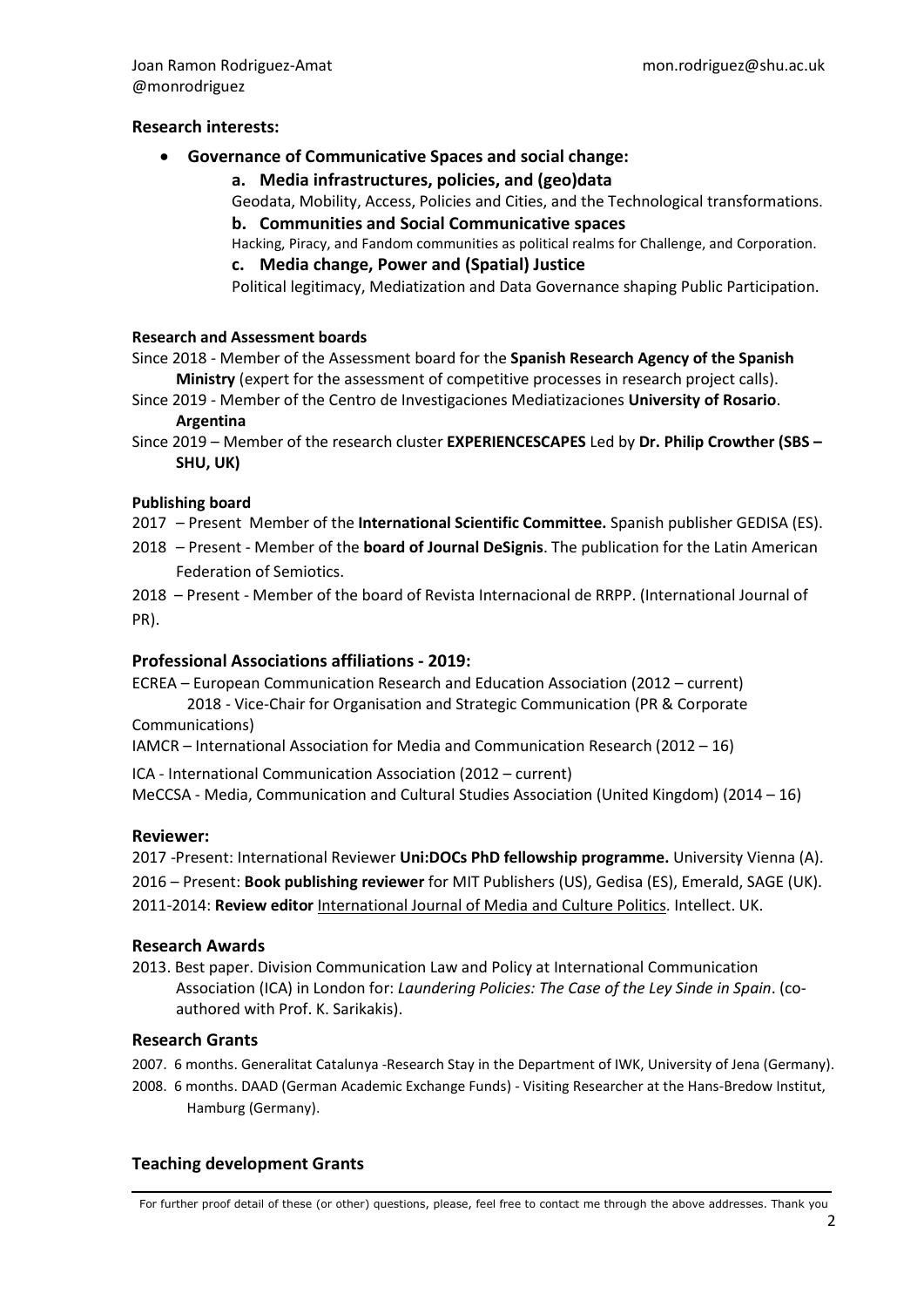- 2018/19. Teaching Enhancement Grant. Registering student attendance with RFDI devices. Together with A. Kalashinkov and and H. Zhang (Engineering and Maths Dept). Sheffield Hallam U. (U.K.)
- 2018/19. Teaching Enhancement Grant. Social Media Analysis. Sheffield Hallam University (U.K.)
- 2017. Teaching Excellence Alliance Sandpit. Representing Sheffield Hallam University. Nottingham on Trent (U.K.)
- 2016/17. Teaching Enhancement Grant. Synesthetic media. Sheffield Hallam University (U.K.)

# Teaching Awards and Mentions:

# 2018/2019. Faculty Award. Inspirational Teacher. Sheffield Hallam University (U.K).

2015/16, 2016/17, 2017/18. Nominated Inspirational Teacher by Media students at Sheffield Hallam University (U.K.)

# 2015/16, 2016/17, 2017/18, 2018/19. Nominated Outstanding Student Support by Media students at Sheffield Hallam University (U.K.)

# Teaching experience (excerpt of modules, all led and designed by myself)

|             | Year (Institution)   | Course (it is assimilated to UK years-levels)                    |
|-------------|----------------------|------------------------------------------------------------------|
| Currently   | 2016-2019 (SHU)      | Media Technologies (Module Leader) - L6. Core                    |
|             | 2016-2019 (SHU)      | Media Evolution and Professional Practice (ML) - L4. Core        |
|             | 2016-2018 (SHU)      | Communication Theories. (Module Leader) -TAR UC Malaysia         |
|             | 2018-2019 (SHU)      | Undergraduate Dissertations. L6. Core (Module leader)            |
| Undergrad.* | 2001-2006(UVIC)      | Theories of Social Communication. L4 - equivalent                |
|             | 2010-11 (UVIC)       | Research Methods in Social sciences L5-equivalent                |
|             | 2011-13 (Uni Vienna) | Intellectual Property and Copyright (UE-KFor). L6-equivalent     |
|             | 2006-2011 (UVIC)     | Futures of Social Digital Communication. L5-equivalent           |
|             | 2007-08 (FSU-Jena)   | Sociology of the Digital Media. L6-equivalent                    |
|             | 2014 (Univie)        | Libido Sciendi: how to write a degree thesis (BAKK-1). L6-       |
|             |                      | equivalent                                                       |
| Postgrad.*  | 2013 (Klagenfurt)    | Governance and Regulation of Social Media. L7. MA Digital        |
|             |                      | Communications and Culture.                                      |
|             | 2013 (Klagenfurt)    | Interfaces, Devices and Affordances: the Medium is the           |
|             |                      | Message. L7. MA Digital Communications and Culture.              |
|             | 2014 (Uni Vienna)    | Watching Watching. Politics of Digital Surveillance. (PRAK). L7. |
|             |                      | MA. Publizistik and Social Communication.                        |
|             | 2011-14 (Uni Vienna) | Digital Media Governance (PRAK). L7. MA. Publizistik and Social  |
|             |                      | Communication.                                                   |
| Seminars*   | 2010 (Univ. Pompeu   | Revisiting old Theories of Communication in the Digital Society. |
| (selection) | Fabra, Barcelona)    | (4h) L7. MA. Digital Interactive Communications.                 |
|             | 2004 University      | Public Opinion and Nationalism: a two ghost story.               |
|             | Surrey               | <b>Guest Research Seminar.</b>                                   |
|             | (Roehampton, UK)     |                                                                  |
|             | 2012-2013 (Univie)   | Human Rights and Communication. L7. M.A. in Human Rights.        |

\*This is only a selection. It does not include postgraduate supervision of MA Theses, or external examination for PhD.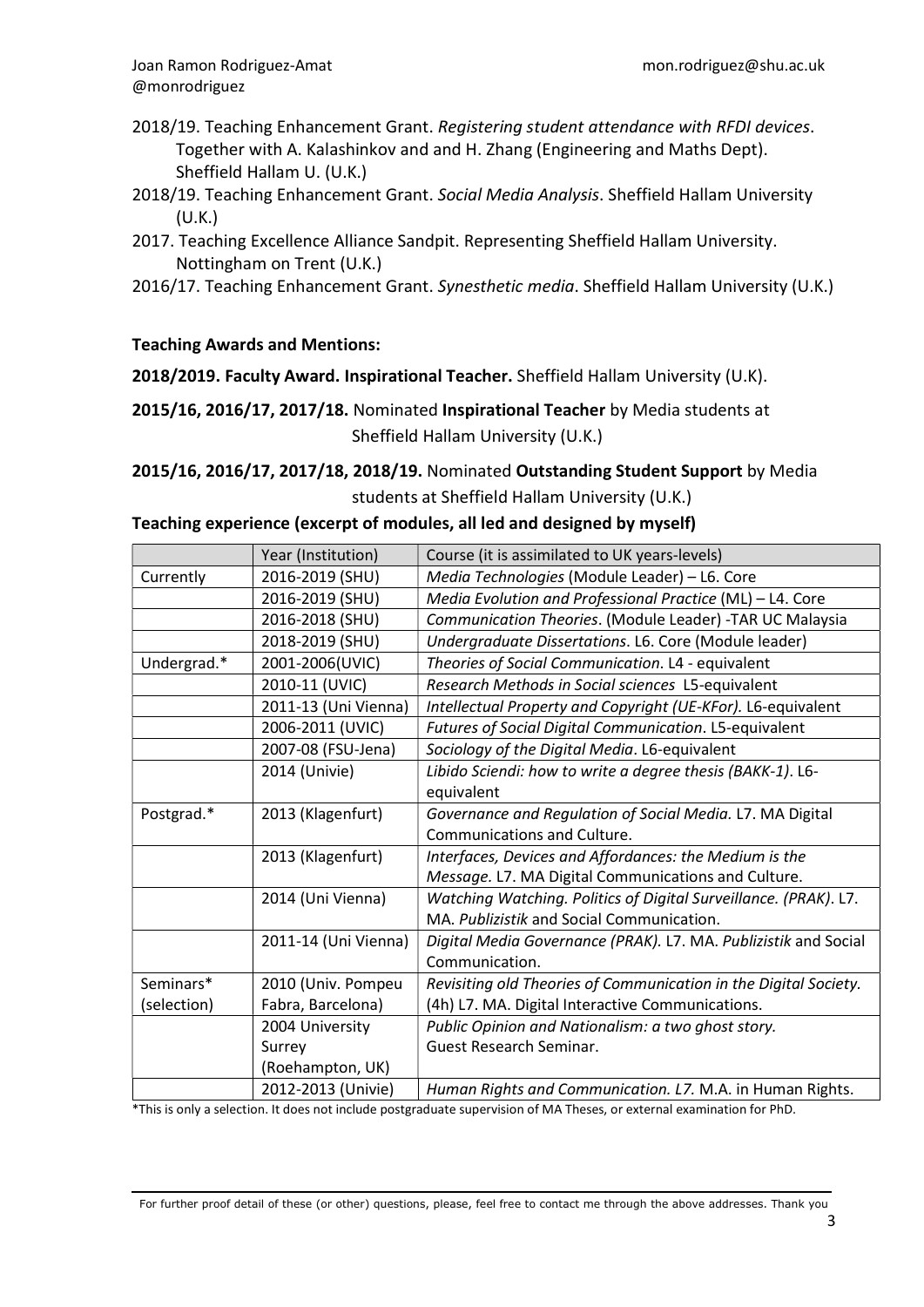### Selected publications

- Rodriguez-Amat, J.R., Belinskaya, Y., (accepted March 2020) #Germancinema in the Eye of Instagram: showcasing a method combination. In: Herrschner, I & Benjamin, N German Transnational Cinema. Global Germany in Transnational Dialogues. Melbourne, Australia.
- Belinskaya, Y., Rodriguez-Amat, J.R. (accepted December 2019) The Choreographic City: Flows, Streams and Trajectories of Bodies in Space. Journal Festival Chania Dance Days. Chania, Greece.
- Belinskaya, Y., Brantner, C. & Rodriguez-Amat, J.R., (April 2020) Revisitando la esfera pública (urbana): un modelo de análisis. Letra, Imagen y Sonido. Ciudad Mediatizada. Universidad Buenos Aires, Argentina.
- Duller, Nicole; Rodriguez-Amat, J.R. (2019) Sex Machines as Mediatized Sexualities -Ethical and Social Implications. In: Eberwein, T. et al. Responsibility and Resistance: Ethics in Mediatized Worlds. Springer. London.
- Scolari C. and Rodriguez-Amat, J.R. (2018) A Latin American Approach to mediatization. Specificities and contributions: global discussion about how media shape society. Communication Theory. 28(2). 131-154. https://doi.org/10.1093/ct/qtx004
- Rodriguez-Amat, J.R. and Jeffery Bob (2017) Student Protests. Three Periods of University Governance. Triple C. Special Issue: From Global Justice to Occupy and Podemos: Mapping Three Stages of Contemporary Activism. https://www.triple-c.at/index.php/tripleC/article/ /view/771/1015.
- Sarikakis, Katharine; Krug, Claudia, and Rodriguez-Amat, Joan Ramon (2017) Defining authorship in user-generated content: Copyright struggles in The Game of Thrones. New Media & Society. 19(4) 522-559. doi: 10.1177/1461444815612446
- Rodriguez-Amat, J.R. and Brantner, Cornelia (2016) Ocupar las plazas con tweets: una propuesta para el analisis de la gobernanza de los espacios comunicativos. Obra Digital. Available online: https://datospdf.com/download/ocupar-las-plazas-con-tuits-una-propuesta-para-el-analisisde-la-gobernanza-de-los-espacios-comunicativos-\_5a4d503cb7d7bcb74f1ad85f\_pdf
- Rodriguez-Amat, Joan Ramon and Brantner, Cornelia (2016) Space and place matters : a tool for the analysis of geolocated and mapped protests. New Media & Society. 18 (6), 1027-1046. doi: 10.1177/146144481455 2098
- Brantner, Cornelia and Rodriguez-Amat, Joan Ramon (2016) New "Danger Zone" in Europe: Representations of Place in Social Media–Supported Protests. International Journal of Communication. v. 10, p. 22, jan. 2016. http://ijoc.org/index.php/ijoc/article/view/3788/1538
- Brantner, Cornelia and Rodriguez-Amat, Joan Ramon (2015) Mediatisierung und Visualisierung von Ort und Raum : zur Erforschung partizipativer digitaler Praktiken in Geomedien im Rahmen sozialer Proteste. In: Lobinger, Katharina and Geise, Stephanie, (eds.) Visualisierung und Mediatisierung : Bildliche Kommunikation und bildliches Handeln in mediatisierten Gesellschaften. Köln, Herbert von Halem Verlag.

Sarikakis, Katharine & Rodriguez-Amat, Joan Ramon (2014) Intellectual Property law change and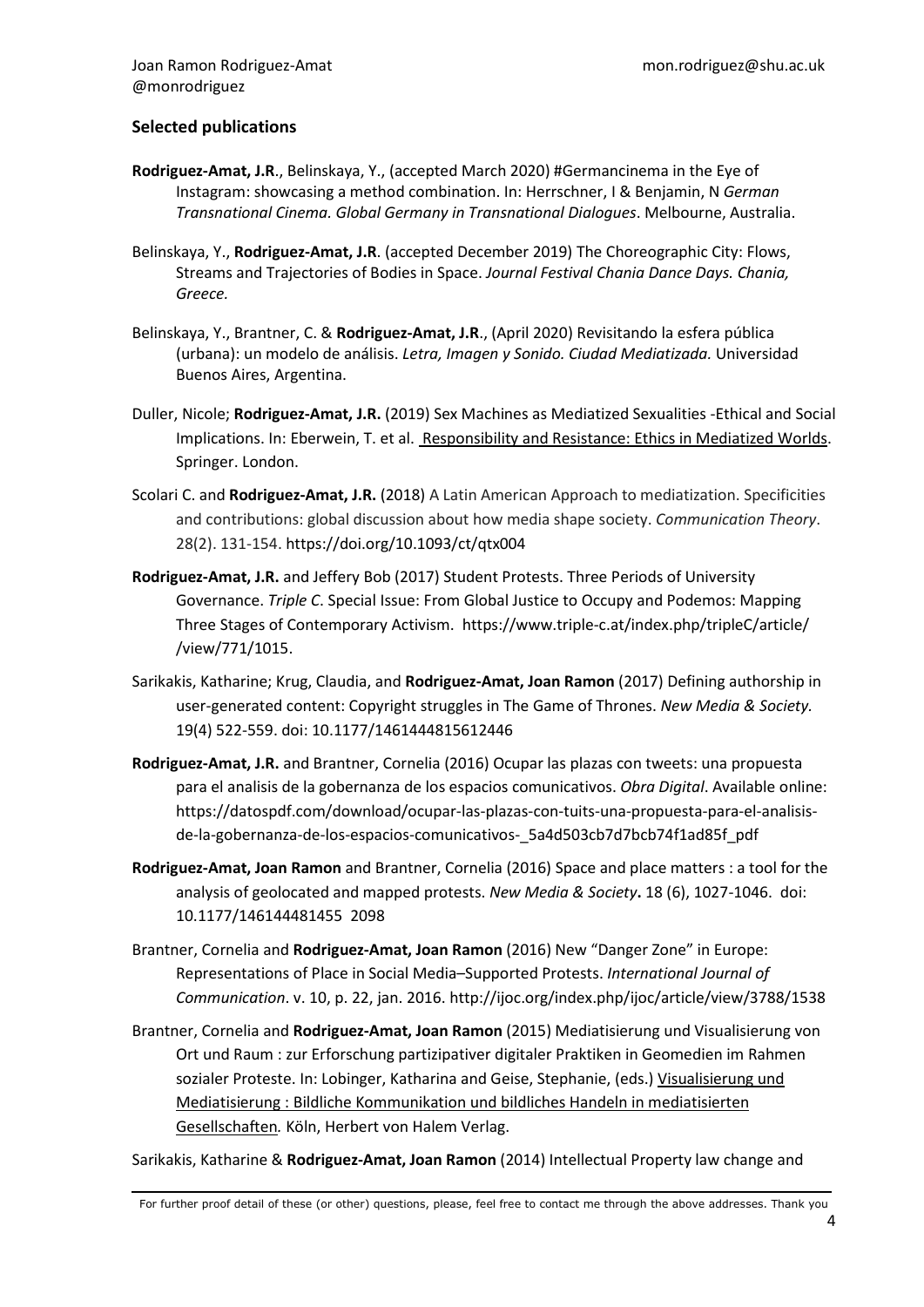process: the case of Spanish Ley Sinde as policy laundering. First Monday. March 2014.

- Sarikakis, K. & Rodriguez-Amat, J.R. (2014) Copyright 'policy laundering': notes on an evasive object of research. In: Pavlíckova, T., Reifová, I.C. (2014), Media, Power and Empowerment – Central and Eastern European Communication and Media Conference CEECOM Prague 2012. Cambridge Scholars Publishing.
- Sarikakis, K. and Rodriguez-Amat, J.R. (2014) iAuthor. The fluid state of creativity rights and the vanishing author. In: Lievrouw, L. (Ed). ICA 2013 Theme Book: Challenging Communication Research. Peter Lang Publisher.
- Sarikakis, K. & Rodriguez-Amat, J.R (2013) Copyright and Privacy Governance: Policy Intersections and Challenges. In Löblich, M and Pfaff, S. (eds). Communication and Media Policy in the Era of Digitization and the Internet NOMOS, Center on Governance, Communication, Public Policy and Law at Ludwig-Maximilians-Universität Munich.
- Rodriguez-Amat, J.R., Sarikakis, K., Ganter, S. & Tsapogas, D. (2013) Gobernanza de Internet y Libertad de Expresión en Europa: estado de la cuestión. In: Corredoira, L & Cotino, L. (eds.) Libertad de expresión e información en Internet. Amenazas y protección de los derechos personales. Centro Estudios Políticos y Constitucionales, Ministerio de la Presidencia. Madrid.
- Sarikakis, K. & Rodriguez-Amat, J.R (2013) Regulating media convergence: supranational and global paradigms. In: Diehl, S. & Karmasin, M. (eds). Media and Convergence Management. Springer Texts in Business and Economics. Klagenfurt & Vienna.
- Duller, Nicole; Rodriguez-Amat, J.R. (2012) Deconstructing sex-machines, NYX, a Noctournal. Issue 7, June 2012.
- Rodriguez-Amat, JR & Sarikakis, K. (2012) The Fandom menace or the Phantom author? On sharecropping, crossmedia and copyright. In: Ibrus, I. & Scolari, C. (2012) Crossmedia Innovations. London: Peter Lang. (ISBN: 978-3-631-62228-5) p.129-145
- Rodriguez-Amat, JR & Sarikakis, K. (2012) La amenaza fan-tasma, o el crosmedia empoderiza al usuario? Sobre crosmedia y derechos de autor. In: Campalans, Carolina, Denis Renó y Vicente Gosciola (eds.) Narrativas transmedia: de las teorías a las prácticas. Bogotá: Editorial Universidad del Rosario.
- Rodriguez-Amat, J.R.; Fröb, S. (2012) The forbidden policies of identity: the social responsibility of business. In: Morganti, L. et al. The European Public Sphere: from critical thinking to responsible action. London: Peter Lang (ISBN 978-90-5201-254-4) p. 109-120.
- Fröb, S.; Rodriguez-Amat, J.R. (2012), An analysis on a (symbolic) 'European Public Sphere', based on the article 11 (2) of the Treaty of the European Union. Position Paper. Austrian Institute for EU Law and Policy, Salzburg, Austria.
- Conti, Luisa; Rodriguez-Amat, J.R. (2011), Culture and the city, Contatti n.3 Incroci di sguardi, Interculturalità, relativismo e globalizzazione, 3: pp. 257-282.
- Rodriguez-Amat, J.R. (2011), Todos a la vez, en el mismo sitio: tiempo y espacio en el discurso nacionalista, In DeSignis, Revista de Semiótica, Buenos Aires. 15. P. 123-130

For further proof detail of these (or other) questions, please, feel free to contact me through the above addresses. Thank you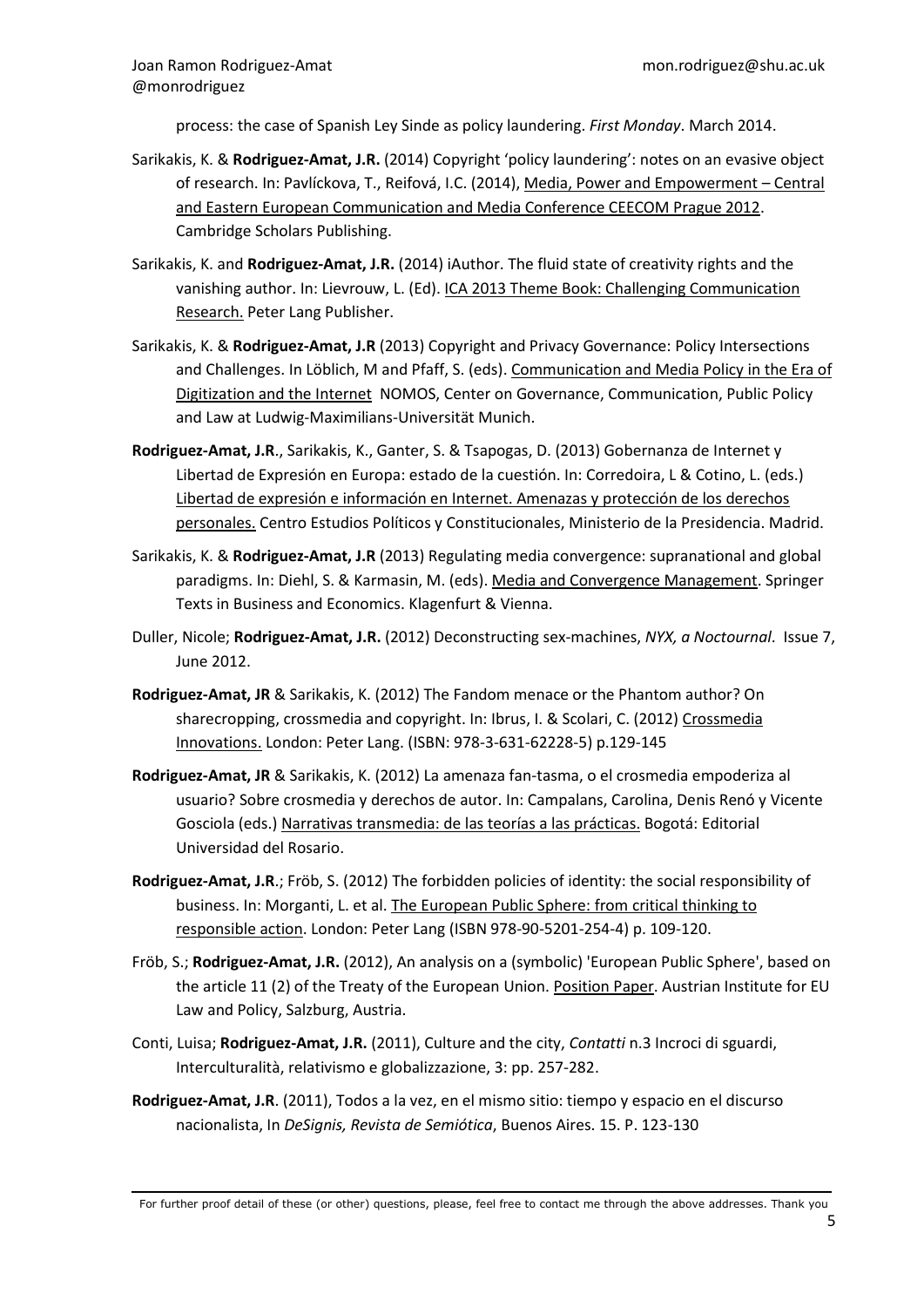# Conference Presentations and Invited Talks

#### Guest talks, Guest Lectures, and workshops:

- November 2019. Malaga, Spain. Round Table. I Congreso Internacional 'Andalucía y Cataluña: Legado cultural y memoria compartida'. Centro de Estudios Andaluces
- November 2019. Malaga. Spain. Universidad de Malaga. Guest Lecture: Netflix y los datos de audiencias. El caso de Bandersnatch. Invited by Maria Jose Ruiz. Catedra de Guion Interactivo.
- September 2019. Buenos Aires. Argentina. Universidad Buenos Aires. Guest Lecture: Geomedia y las epistemologias de lugar. Invited by the Catedra de Semiotica de las Meditizaciones.
- September 2019. Rosario. Argentina. Universidad Rosario. Guest lecture: BlackMirror Bandersnatch: 'Cuidate del Jabberwock, hijo mio!'. Invited by the Catedra de Epistemologia (Prof. Dr. Sandra Valdettaro) and the Catedra de Lenguajes (Prof. Dr. Mariana Busso).
- September 2019. Buenos Aires. Argentina. Mediatizaciones puentes y abismos entre la mirada lationamericana y la anglosajona. Escuela de Posgrados en Comunicación Universidad Austral. Invited by Dr. Francisco Albarello and Dr. Patricia Nigro.
- September 2019. Villa Maria. Argentina. Gobernanza de espacios comunicativos y geodata. Universidad Villa Maria. Invited by Dr. Malvina Rodriguez
- September 2019. Buenos Aires. Argentina. Universidad Buenos Aires. La Marca Editoria. Guest talk: Imprimir tweets: la evolucion de los medios. Book presentation: Scolari & Rapa (2019) Media Evolution. La Marca. Buenos Aires (Argentina).
- May 2019 Barcelona. Spain. Fake news: la suerte de dos nostalgias. DeSignis International Fake News event. Ateneu Barcelones. Barcelona.
- May 2019. Barcelona. Spain. Politica. Paseos por los espacios comunicativos. Round table on Platforms, Interfaces, and cities. Universitat Pompeu Fabra. Barcelona.
- March 2019. Leeds, United Kingdom. Geomedia, Music Festival and the Urban Communicative Spaces. Research Lunch. School of Music and School of Media and Communication.
- July 2018. Chania, Greece. Dancing in the edge of town. Centres and peripheries in the Festival city. Conference: "Borders, boundaries and margins in contemporary dance" Chania, Greece July 21st & 22nd 2018.
- May 2018. Vienna. Austria. We feel like talking (to each other). Community Media in Spain. Conference Media Democracy under Pressure – Community Media in Europe https://mediagovernance.univie.ac.at/events/media-democracy-under-pressure/
- May 2017. San Diego. USA. Incorporating law and regulation in the analysis of the communicative space. ICA- Bluesky workshop. "Policy Research Methods: Improving the Craft,".
- April 2017. Nottingham. Barriers, shifts and flows: protests and structures of the communicative spaces. ECPR "Digital Media and the Spatial Transformation of Public Contention" workshop.
- May 2017. Sheffield. Daring to mix (methods): epistemological challenges to mapping communicative spaces in the Tramlines Festival. Research Seminar. Faculty of Social Science's Digital Society Network (DSN) for the Sheffield Methods Institute, University of Sheffield.
- June 2016. London. The elephant is the room (Opening roundtable) CMCI PhD Conference. King's College. London. United Kingdom. http://www.cmciconference2016.co.uk
- August, 2014. Karlsruhe. The Fiction of the Nation (Invited talk) August, 2014. Karlsruhe Germany. Intercultural Summer academy.
- December, 2012. Lleida. The Symbolic construction of the nation in Europe (19-20th C.). (Invited talk) 'International symposium on National Modern Imaginaries'. University of Lleida (Catalunya, Spain).

For further proof detail of these (or other) questions, please, feel free to contact me through the above addresses. Thank you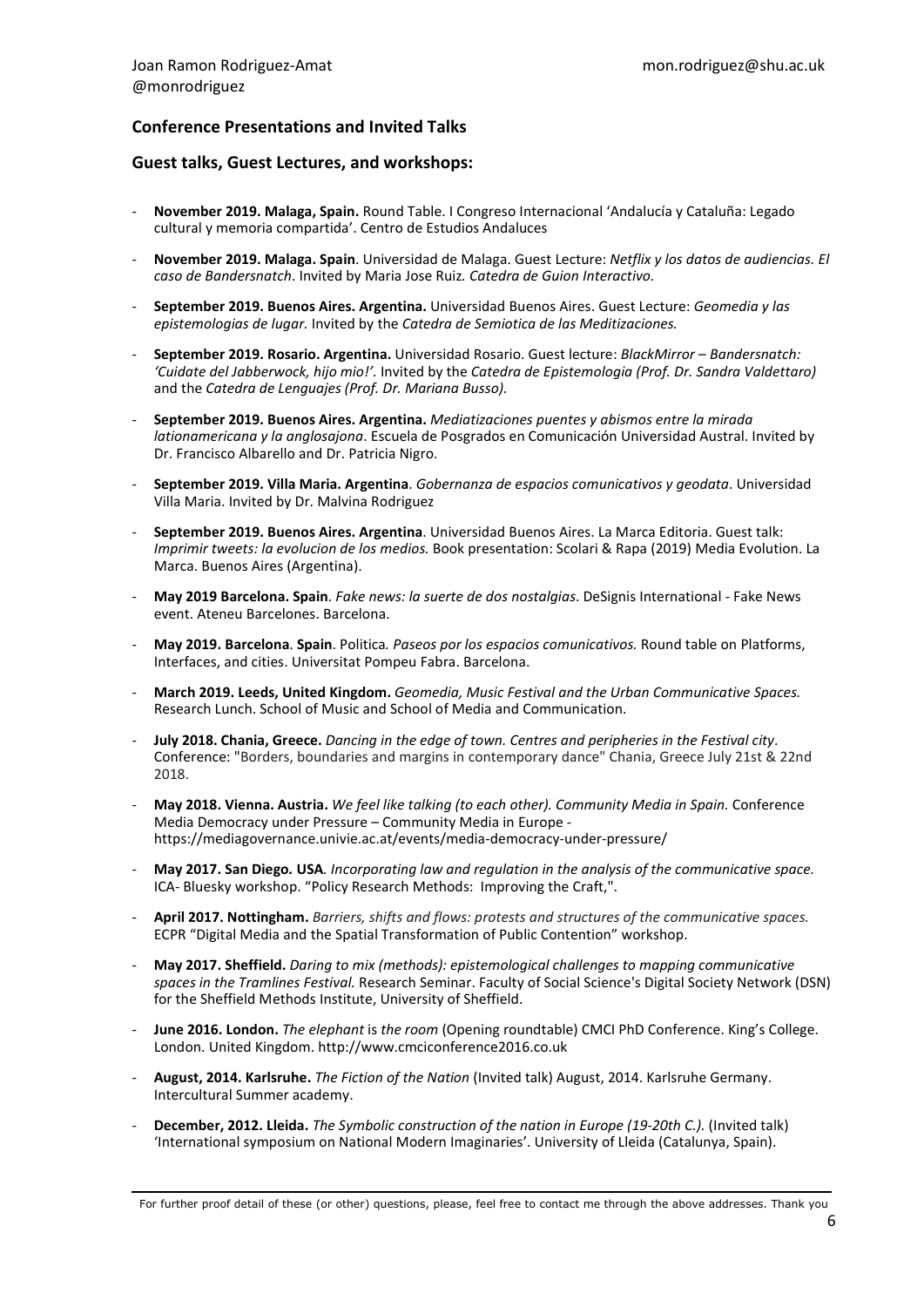#### Recent International Conferences:

September 2019. Buenos Aires. Argentina. Semiotics World Congress. IASS-AIS.

Paper: Epistemologia de los geodatos: explorando las firmas, los heterolugares, y los testigos híbridos metahumanos.

July 2019. Chania. Greece. Dance Days Conference. (presented by Yulia Belinskaya - Uni Wien)

Paper: The choreographic city: flows, streams and trajectories of bodies in space.

July 2019. Madrid. Spain. IAMCR Conference.

Paper: Geodata: epistemologies of a metahuman presence.

June 2019. Sheffield. United Kingdom.

Paper: Automated recording and processing of student attendance data using cloud-based spreadsheets and low-cost custom RFID card-readers. Creating Knowledge Teaching-Learning Conference.

November 2018. Lugano (Switzerland). ECREA. Conference.

Paper: Approaching the structures of place: identifying centres and peripheries in communicative spaces. (with Brantner)

Poster: Implementing GDPR in the United Kingdom: The case of a rural public primary school.

Poster: Hiding our faces to be seen. Strategies of visibility of activism.

May 2018. Prague (Czech Rep). ICA. Conference.

Paper: Barriers, Shifts, and Flows: Public Sphere and Structures of Communicative Spaces. (with Brantner)

February 2018. Malaga (Spain). Organisational and Strategic Communication. ECREA.

Paper: Cyberactivism and digital communication in protests. Governments chase websites, and recruit bots.

September, 2017. University of Hertfordshire, UK.

Paper: Games of Piracy and Fandom: Technology, Copyright and Industry.

January 2017. Leeds, UK. MeCCSA

Paper: Governing (in)equalities in the communicative spaces: designing the Tramlines Festival 2016 Paper: "It's easier to say things via text!" Using technology to take the private sphere back

November 2016. Prague, Czech Republic. ECREA. (presented by Cornelia Brantner)

Paper: Inhabiting the communicative spaces: geolocative patterns and ethnographic reports

September 2016. Barcelona, Spain. 2nd AIBR International Conference of Anthropology.

Paper: Governing urban body flows: between identity building and security measures.

July 2016. Leicester, UK. IAMCR.

Paper: Fencing the city: communication flows and the governance of communicative spaces.

January 2016. Canterbury, UK. MECCSA Annual Conference.

Paper: Communicative spaces in urban cultural events. Tramlines festival Sheffield.

September, 2015. Vienna, Austria. Power and Communication. Webster University.

Paper: Phatic rules. Data and the Phatic function of language.

September, 2015. Bonn, Germany. Media Logic(s) Revisited. Conference.

Paper: Analysing Media Logic in the Aristotelian Rhetorics

November, 2014. Lisboa, Portugal. ECC, ECREA Conference.

For further proof detail of these (or other) questions, please, feel free to contact me through the above addresses. Thank you